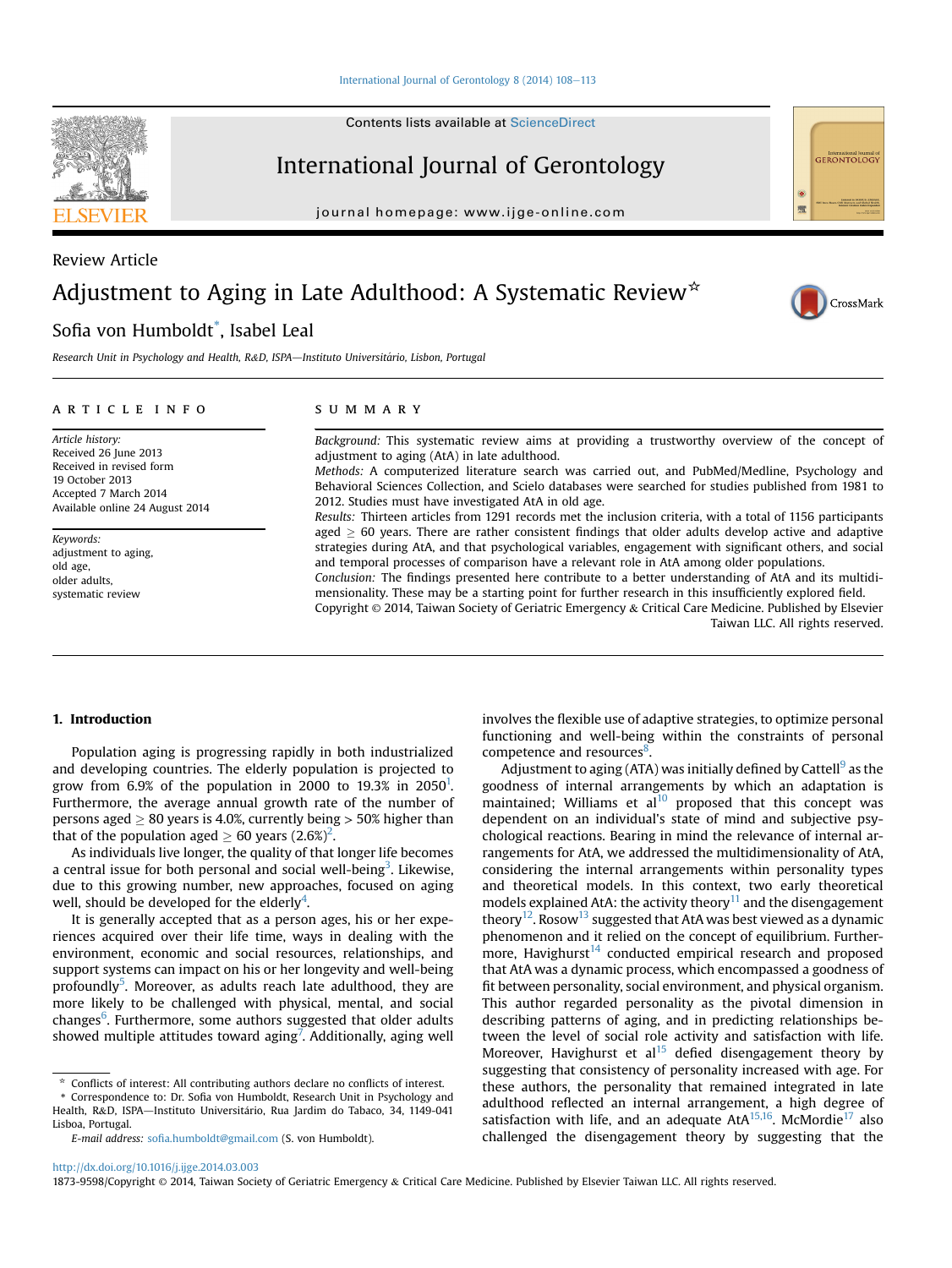withdrawal phenomenon exhibited by older adults simply reflects reduced environmental opportunities for social interaction. Despite a reduced social sphere and the prevailing negative attitudes of old age, older adults make a satisfactory adjustment to their later years. Additionally, in that study, the level of AtA was determined based on their intimate relationships with others and the self-concept<sup>17</sup>.

Later, the identity process theory<sup>[18](#page-5-0)</sup> proposed that ATA can be conceptualized based on the three processes of identity assimilation, identity accommodation, and identity balance, whereas Brandtstädter and Renner<sup>[19](#page-5-0)</sup> found that older cohorts tended to report more accommodative strategies than younger ones. Furthermore, according to Brandstädter and Greve's $^{20}$  $^{20}$  $^{20}$  model, ATA involves the adjustment of a person's goals and aspirations in the face of age-related challenges and corresponds to what the authors named "accommodation". Atchley<sup>21</sup> referred to continuity as the ability of older persons to maintain a strong sense of purpose and self, in the face of the changes associated with aging. More recently, Wrosch and colleagues $^{22}$  $^{22}$  $^{22}$  examined the emotional, biological, and physical benefits derived from adaptive self-regulation of challenges in the process of AtA. For these authors, goal adjustment is associated with a high level of well-being in late adulthood, namely by facilitating adjusted levels of activity $23-25$  $23-25$  $23-25$ .

To date, insufficient attention has been paid to investigating AtA in late adulthood. Yet studying AtA is pertinent because older adults, in particular the oldest old, experience specific aging challenges $^{26}$  $^{26}$  $^{26}$ .

Late adulthood encompasses a wide range of ages; people in their late adulthood can be divided into three groups: namely the young-old (60 $-69$  years), the middle-aged old (70 $-79$  years), and the old-old ( $> 80$  years). Nevertheless, there has been no general agreement among cultures on the age at which a person becomes  $\frac{1}{\text{old}}$  Late adulthood is the final stage of life span development, and it is characterized by declines that occur in association with the process of aging in several aspects of development, namely sensory deprivation, memory difficulties, degeneration of physical functioning and organ systems, as well as by role changes in social relationships, family, and work, among others. Additionally, older adults usually have one or more chronic conditions that require medical attention, such as cardiovascular disease. Yet aging in late adulthood also presents specific challenges to maintaining an active, stimulating mental life and social integration $26-28$ .

Our goal is to facilitate a better understanding of the multidimensionality of the AtA concept; in this way, this review aims to systematically examine studies investigating the construct of AtA. For the purpose of this review, AtA will be regarded only in the perspective of older adults. This review will try to deepen AtA by assessing empirical studies on this construct. Thus, based on our critical review of gerontological literature, we will summarize research on AtA. This systematic review will be concluded by identifying its limitations, to inform future research.

# 2. Materials and methods

# 2.1. Search strategy

Scoping searches were performed initially to identify relevant search terms and key words, followed by a broad comprehensive literature search of Google Scholar, PubMed/Medline, Psychology and Behavioral Sciences Collection, and Scielo databases. These databases were chosen because they cover a range of perspectives and, thus, were likely to produce a comprehensive set of studies on the topic area and to minimize the chances of missing relevant papers. The search was carried out with the following parameters: since January 1981 to December 2012, with the terms (adjustment) AND (aging) AND (older OR senior OR later life OR late life OR late adulthood) in the title, abstract, or keywords. Studies were included in the review if they met all four of the following criteria: the article was available; the study addressed the subject of AtA; the article was published in English, Portuguese, or Spanish; and the study population was clearly above 60 years of age.

Studies were excluded from the review if they met any of the following criteria: AtA was combined with other constructs and it was not possible to effectively distinguish the concept of AtA; the age group included participants who were under 60 years of age; and the study was found in gray literature.

All these criteria were applied independently to the full text of the articles that had passed the first eligibility screening, in order to make a final selection of the studies for the review. The authors interpreted the topic of AtA broadly because the aim of this review is to cover the multidimensionality of AtA in late adulthood. Additionally, reference lists of all included articles were reviewed, after being checked against the inclusion criteria. References that met the inclusion criteria were critically appraised.

Different research paradigms underline quantitative and qualitative studies. In particular, quantitative research uses the deductive or confirmatory scientific method, and it is used for description, explanation, and prediction, with the goal of generalizing the results. Conversely, in qualitative research, the inductive exploratory method is used, for the purposes of description and exploration and for gaining an understanding of individuals' experiences; thus, generalization is not its objective $29,30$ .

In the absence of a standard quality assessment tool suitable for use with a variety of study designs, the methodological quality of the research papers meeting the inclusion criteria was assessed by implementing two scoring systems: one for quantitative studies and one for qualitative studies. Our scoring systems draw upon existing published tools, trusting particularly on the instruments developed by Timmer and colleagues $31$  for quantitative studies and on the guidelines indicated by Mays and Pope $32$  for qualitative studies. Fourteen different items for the quantitative studies and 10 for the qualitative studies were scored depending on the degree to which the specific criteria were met ("yes"  $=$  2, "partial"  $=$  1, and " $no" = 0$ ), with a higher score indicating greater quality research.

Discrepancies were resolved through discussion, and a final coresolution for each paper was agreed by both researchers. Reliability between researchers was measured using the Cohen's kappa. The final resolutions concerning the articles showed a kappa value of above 0.80 ( $k = 0.810$ ), indicating a high agreement rate. No missing ratings were reported in this study. [Fig. 1](#page-2-0) summarizes the above literature search process.

The Portuguese Foundation for Science and Technology and ISPA-Instituto Universitário, Lisbon, Portugal approved the study.

## 3. Results

Literature searches located 663 references in the PubMed/Medline database, 603 in the Psychology and Behavioral Sciences Collection database, and 25 in the Scielo database. In total, 1291 potential references were retrieved for inclusion in the study. Of these, 1280 references were excluded because the studies did not meet the inclusion criteria. Additionally, reference lists of all included articles were reviewed, and two additional articles $33,34$  were identified and included, after being checked against the inclusion criteria.

A total of 13 references met the inclusion criteria, all being peerreviewed empirical studies. These were included in this systematic review (see Table  $1)^{33-45}$  $1)^{33-45}$  $1)^{33-45}$  $1)^{33-45}$  $1)^{33-45}$ .

The quality of the studies varied, with eight being rated as good/ high quality ( $> 0.75$ ) and five as medium/fair quality ( $0.50-0.75$ ), based on the total score that varied between 0 and 1. Scores for all the studies can be seen in [Table 1.](#page-3-0)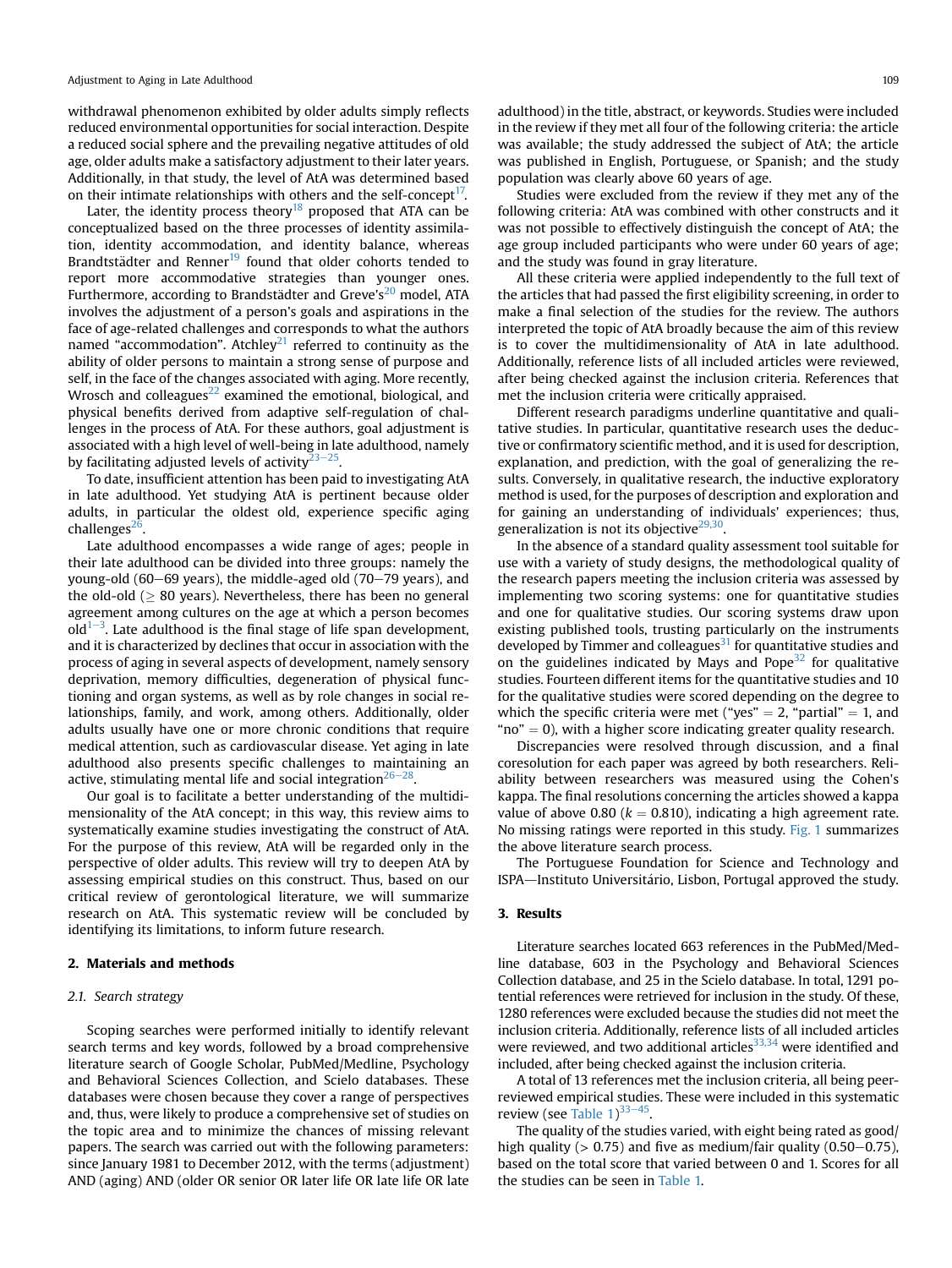<span id="page-2-0"></span>

Fig. 1. Overview of literature search and retrieval.

Furthermore, six were qualitative studies, indicating this as the most commonly used study design. Additionally, two were quasiexperimental studies, one cross-sectional study, one mixed methods study, one case-control study, one case study, and one longitudinal study.

Moreover, seven studies used convenience sampling, one analytic sampling, and five purposeful sampling. The majority (7/13) of the selected studies were published prior to 2000. Most of the studies were conducted in the context of Western culture and in developed regions (Australia, Germany, Israel, The Netherlands, USA, and Sweden). Only three were conducted in developing regions (Argentina, Brazil, and Iran).

In total, 1156 people aged  $> 60$  years were included in this review, all of whom were community-dwelling noninstitutionalized older adults. Four studies included only elderly women<sup>35,37,40,41</sup> and one included only elderly men<sup>36</sup>. No study included older adults from diverse racial/ethnic groups. Additionally, one study comprised Holocaust survivors<sup>40</sup>

The approach to the construct of AtA in the studies varied greatly. Strategies for AtA were the most investigated variables in the review, namely, active and adaptive strategies $41$ , identity assimila-tion<sup>[44](#page-5-0)</sup>, and problem- and emotion-focused strategies<sup>35</sup>. Moreover, older adults evidenced positive self-views through selective social and temporal comparison processes (e.g., psychological, physical health, and situational factors) in their self-rated  $A t A^{42}$ .

In one study, seven patterns of AtA emerged (e.g., self-realizing, mature aging, adapting, dependent, resignedly accepting, despairing, and withdrawing)<sup>38</sup>. Frequency of hassles and negative life events, and perceived self-efficacy were related to AtA in two studies $33,34$ . Additionally, response efficacy and self-efficacy were also found to be related to  $A t A^{43}$ . In one study, mental and emotional engagements with the present and the past were related to  $AtA^{36}$  $AtA^{36}$  $AtA^{36}$ . One study that specifically focused on women with childhood trauma found that these women showed more posttraumatic symptoms, less satisfaction with their life, more cognitive impairment, and more stress when adjusting in old age $40$ .

Moreover, Battini and colleagues $37$  suggested that autonomy, self-acceptance, support network, and religious beliefs positively influenced AtA, whereas aging denial, isolation, conformist mystical religious posture, and present alienation negatively influenced AtA. One study found that older adults with poorer AtA could be most affected by minor impairments<sup>39</sup>. Finally, one study indicated that AtA was achieved when a balance has been attained between the cognitive and motivational systems of the individuals<sup>45</sup>.

# 4. Discussion

Although a limited number of studies analyzing AtA among the elderly were found, the literature reflected a growing and widespread interest in understanding what AtA means to older adults. This is supported by recently published research (within the past decade) from around the world.

All the studies in our review were performed in the community that corroborates growing research, which suggests that aging well should be promoted within the community $46$ .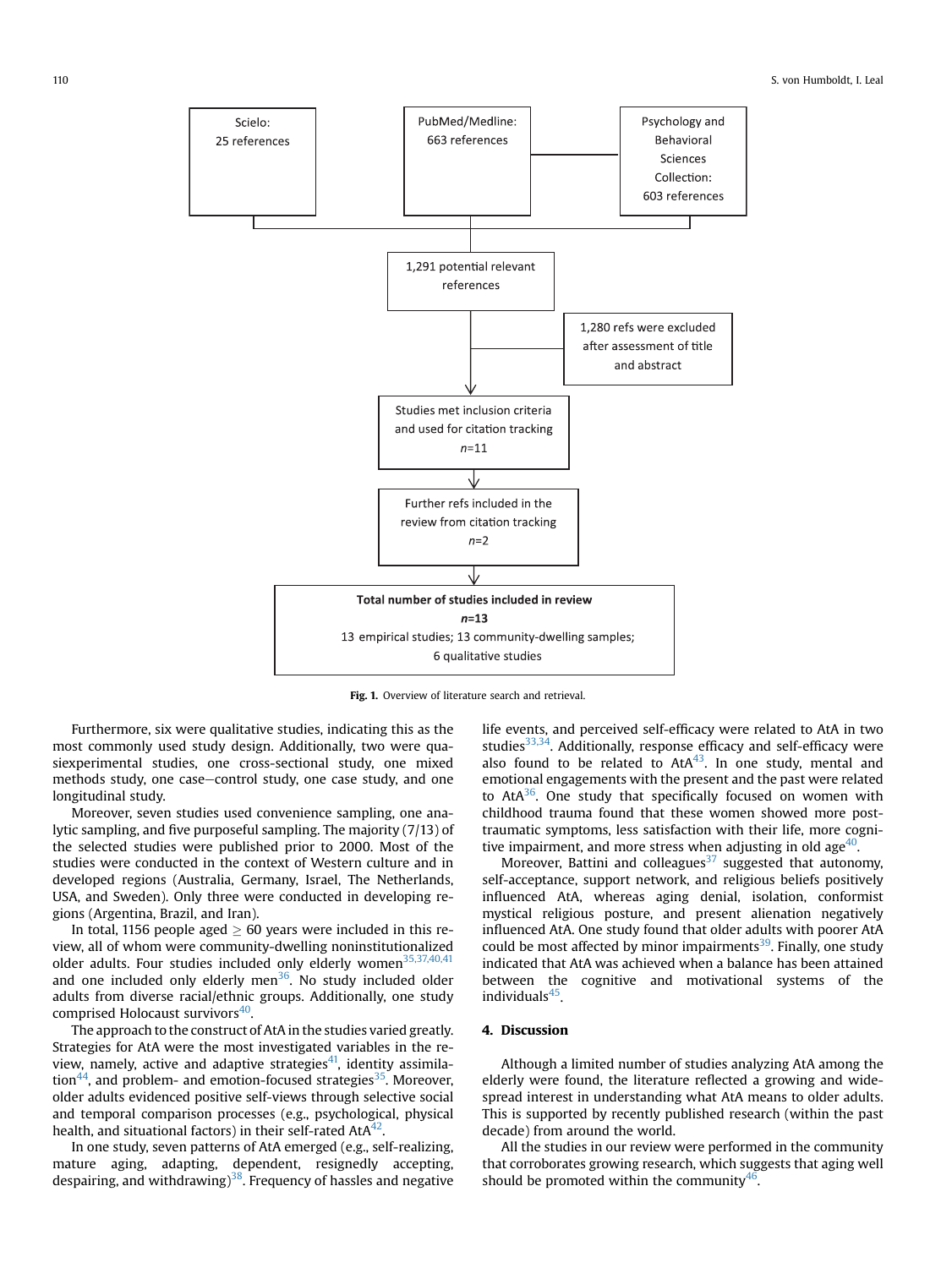| $\frac{1}{2}$  |  |
|----------------|--|
| ć<br>j         |  |
| 5<br>E<br>דינו |  |
| $\lambda$      |  |

<span id="page-3-0"></span>Table 1Characteristics of the empirical studies.

| Study                                               | Country       | Language   | $\boldsymbol{N}$ | Age $(y)$ | Design                                                        | Sample                | Sampling                                                                                                                                                                 | Findings                                                                                                                                                                                                                                                                                                                                                                                                                                                | Quality<br>rating |
|-----------------------------------------------------|---------------|------------|------------------|-----------|---------------------------------------------------------------|-----------------------|--------------------------------------------------------------------------------------------------------------------------------------------------------------------------|---------------------------------------------------------------------------------------------------------------------------------------------------------------------------------------------------------------------------------------------------------------------------------------------------------------------------------------------------------------------------------------------------------------------------------------------------------|-------------------|
| Bagheri-Nesami et al<br>$(2010)^{35}$               | Iran          | English    | 19               | $65+$     | Qualitative with<br>semistructured<br>interviews              | Community<br>dwelling | Purposeful and theoretical<br>sample and observation                                                                                                                     | Participants used problem-focused (e.g., problem solving,<br>spending leisure time, confrontation) and emotion-focused<br>(e.g., self-control, distancing, praying, avoidance, and<br>escape) strategies for their AtA.                                                                                                                                                                                                                                 | 0.75              |
| Bar-Tur et al (1998) <sup>36</sup>                  | Australia     | English    | 60               | $63+$     | Mixed methods<br>design                                       | Community<br>dwelling | Convenient sample recruited<br>through various civic and<br>social organizations                                                                                         | Mental and emotional engagements with significant others<br>were related to well-being and AtA in older men.                                                                                                                                                                                                                                                                                                                                            | 0.86              |
| Battini et al $(2006)^{37}$                         | <b>Brazil</b> | Portuguese | 1                | 65        | Case study                                                    | Community<br>dwelling | Convenient sample                                                                                                                                                        | Psychological variables such as autonomy, self-acceptance,<br>and supportive network, and religious beliefs were<br>positively related to AtA, while aging denial, isolation,<br>conformist mystical religious posture and present<br>alienation negatively related to AtA.                                                                                                                                                                             | 0.75              |
| Carlsson et al $(1991)^{38}$                        | Sweden        | English    | 129              | 85        | Qualitative study<br>with in-depth<br>interviews              | Community<br>dwelling | Purposeful sample recruited<br>in Gothenburg                                                                                                                             | Seven patterns of AtA in old age were found in this study:<br>self-realizing, mature aging, adapting, dependent,<br>resignedly accepting, despairing, and withdrawing.                                                                                                                                                                                                                                                                                  | 0.80              |
| Carlsson et al (1991) <sup>39</sup>                 | Sweden        | English    | 129              | 85        | Qualitative study<br>with in-depth<br>interviews              | Community<br>dwelling | Purposeful sample recruited<br>in Gothenburg                                                                                                                             | Older adults with poorer AtA could be more affected by<br>minor physical impairments, while physical impairments<br>were of a subordinate importance to those who were better<br>adjusted to aging.                                                                                                                                                                                                                                                     | 0.80              |
| Fridman et al $(2011)^{40}$                         | Israel        | English    | 65               | $60+$     | Case-control study                                            | Community<br>dwelling | Convenient sample recruited<br>from population-wide<br>demographic information<br>provided by the population<br>registry administered by Israeli<br>Ministry of Interior | Holocaust survivors showed that they were unable to<br>integrate their past and present challenges during AtA and<br>showed more post-traumatic symptoms (as expressed in<br>dissociative symptomatology), less satisfaction with their<br>life, more cognitive impairment, and more stress.                                                                                                                                                            | 0.82              |
| Holahan et al $(1984)^{33}$                         | <b>USA</b>    | English    | 64               | $65+$     | Qualitative study with<br>structured interviews               | Community<br>dwelling | Purposeful sample                                                                                                                                                        | Negative life events and daily hassles were related to<br>maladjustment to aging for men, while hassles were<br>associated with poor AtA for women. An inverse<br>relationship between self-efficacy and maladjustment was<br>also found.                                                                                                                                                                                                               | 0.80              |
| Holahan and Holahan<br>$(1987)^{34}$                | <b>USA</b>    | English    | 52               | $65+$     | Qualitative study with<br>structured interviews               | Community<br>dwelling | Purposeful sample                                                                                                                                                        | Frequency of hassles and negative life events, and perceived<br>self-efficacy were related to AtA.                                                                                                                                                                                                                                                                                                                                                      | 0.80              |
| Krzemien et al $(2005)^{41}$                        | Argentina     | Spanish    | 60               | $60+$     | Quasiexperimental<br>study                                    | Community<br>dwelling | Convenient sample recruited<br>from the Universidad de<br>Adultos Mayores (Universidad<br>Nacional de Mar del Plata)                                                     | Older adults used active and adaptive (e.g., behavioral,<br>cognitive, and self-distraction) strategies for promoting AtA.                                                                                                                                                                                                                                                                                                                              | 0.71              |
| Rickabaugh and<br>Tomlinson-Keasey<br>$(1997)^{42}$ | <b>USA</b>    | English    | 70               | $65+$     | Qualitative, descriptive<br>with semistructured<br>interviews | Community<br>dwelling | Convenient sample recruited<br>from two senior center<br>facilities in Southern California                                                                               | Older participants evidenced self-enhancing social and<br>temporal comparison processes in their perceived AtA, and<br>the majority of these comparisons were positive (i.e., self-<br>enhancing) in nature.<br>Participants perceived themselves to be adjusting well to<br>the changes in adulthood and demonstrated comparatively<br>superior adjustment to the vicissitudes of aging than their<br>friends, neighbors, and most other older adults. | 0.75              |
| Slangen-De kort et al<br>$(2001)^{43}$              | Netherlands   | English    | 199              | $61+$     | Quasiexperimental<br>study.                                   | Community<br>dwelling | Convenient sample recruited<br>from local networks of the<br>Catholic Association of Senior<br>Citizens in the south of The<br>Netherlands                               | Response efficacy and self-efficacy influenced adaptive<br>strategies within AtA.                                                                                                                                                                                                                                                                                                                                                                       | 0.79              |
| Sneed and Whitbourne<br>$(2003)^{44}$               | <b>USA</b>    | English    | 86               | $60+$     | Cross-sectional                                               | Community<br>dwelling | Convenient sample                                                                                                                                                        | Reliance on identity assimilation was found to be higher in<br>older adults, during AtA.                                                                                                                                                                                                                                                                                                                                                                | 0.91              |
| Thomae $(1992)^{45}$                                | Germany       | English    | 222              | $65+$     | Longitudinal                                                  | Community<br>dwelling | Analytic sample recruited<br>from the BOLSA                                                                                                                              | Older adults' AtA was achieved when a balance between the<br>cognitive and motivational systems of the persons was<br>attained.                                                                                                                                                                                                                                                                                                                         | 0.68              |

 $AtA =$  adjustment to aging; BOLSA  $=$  Bonn Longitudinal Study on Aging.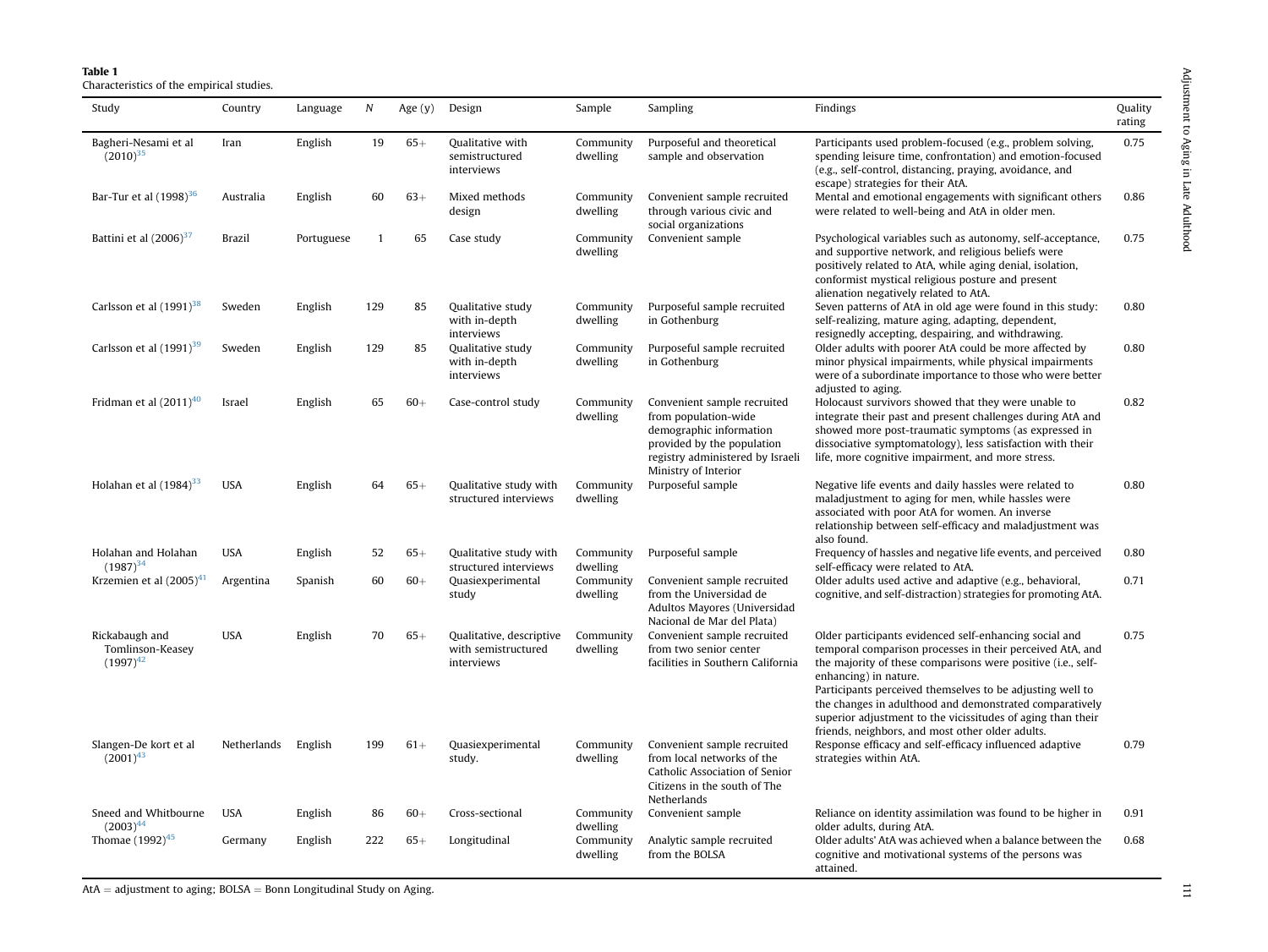<span id="page-4-0"></span>All three studies that analyzed strategies for AtA related positively to AtA, focused on positive strategies, and discussed active and adaptive strategies in old age. These are in line with the theoretical model of Wrosch and colleagues $22-25$  $22-25$  $22-25$ , which demonstrated evidence for the benefits derived from adaptive selfregulation of age-related challenges.

Furthermore, considering a variety of adjustment forms, Carls-son and colleagues<sup>[38](#page-5-0)</sup> defined seven patterns of adjustment (see [Table 1](#page-3-0)). In line with this, Atchley<sup>21</sup>, in his continuity theory, mentioned the ability of older persons to maintain a strong sense of purpose in the face of changes associated with aging.

In Sneed and Whitbourne's study<sup>[44](#page-5-0)</sup>, reliance on identity assimilation (maintaining self-consistency) was found to be higher in older adults, in comparison to identity accommodation (making changes in the self). These results did not corroborate Brandtstädter and Renner's<sup>[19](#page-5-0)</sup> and Brandtstädter and Greve's<sup>[20](#page-5-0)</sup> models, which pointed out an accommodative shift in later adulthood.

Six empirical studies examined the role of psychological variables in AtA, such as self-efficacy, autonomy, self-acceptance, social and temporal comparisons, and mental and emotional engagement<sup>33,34,36,37,42,43</sup>. In fact, older adults' well-being, and mental and emotional engagement with significant others have previously been related to psychological factors $47$ . Additionally, interpersonal intimacy and self-concept were seen earlier as a key to AtA, as in McMordie's $17$  theoretical model.

Previous literature pointed out positive predisposition and personality as main predictors of aging well in old age<sup>48</sup>. Conversely, in our review, four studies underlined physical impairment, daily hassles, negative life events, and difficulties in integrating the past to be associated with poor  $A t A^{33,34,40,49}$ . These results come as no surprise, as older adults may become vulnerable to changes that are associated with the aging process<sup>[35](#page-5-0)</sup>

Future work should avoid some of the limitations of this review. A systematic review is a form of observational research and, thus, is vulnerable to bias. An extensive literature search outside the computerized databases and of other languages besides English, Portuguese, and Spanish was not performed. Therefore, our systematic review may suffer from publication and language bias. Most of the studies were qualitative, which hampered our ability to draw causal inferences. Additionally, longitudinal studies concerning AtA were rare. There is a pressing need to conduct more theory-driven longitudinal studies to confirm the stability of AtA and to allow for causal attributions.

Because we only considered participants aged  $\geq 60$  years, studies with younger control groups were excluded. Furthermore, all the studies in this review were conducted in nonmultiple ethnic groups. Additionally, only three studies were conducted in the context of non-Western culture and in developing regions. Subsequently, further investigation of cultural and ethnic differences in AtA is required. In this context, a recent study by Humboldt et al<sup>[50](#page-5-0)</sup> highlights an adjustment and age overall model, which yields information on the ways the older adult in various cultural settings adjust to challenges in late adulthood.

Only 13 from a total of 1291 references met the inclusion criteria. Thus, a future systematic review could be enriched with more articles by broadening the AtA topic.

Considering that different research paradigms underline quan-titative and qualitative studies<sup>[29](#page-5-0)</sup>, and that a diverse array of theoretical and methodological approaches and measurement instruments were found in the studies included in this review, the comparison between the findings was also affected.

Furthermore, empirical evidence is still limited. More rigorous experimental studies testing the causality and multidimensionality of AtA are needed. With this in mind, it will be valuable for future research to develop these in combination with AtA's outcomes in health and well-being in late adulthood. Such a comprehensive view can serve as a basis for further studies on promotion of AtA among older populations.

This systematic review of studies on AtA in older adults has acknowledged the insufficiently explored state of the field. However, considering that the majority of these studies were rated to be of high quality, this review provides extensive and valuable coverage of older adults' AtA.

Outcomes highlight the importance of developing adaptive and active strategies for AtA in late adulthood. It must be noted that despite the limitations of our study, strategies for AtA were the most investigated variables in the review, namely, active and adaptive strategies. Additionally, aging well involves the flexible use of adaptive strategies $8,22-25$ .

Furthermore, available evidence indicates that psychological variables such as self-efficacy, engagement with significant others, and social and temporal processes of comparison are the most frequently assessed variables in these studies, as they have a relevant role in AtA in older adults. This review also presented evidence of variables that are negatively related to AtA, such as physical impairment, daily hassles, negative life events, and difficulties in integrating the past.

The potential value of considering variables with a relevant role in AtA among older people is stressed by the fact that when diverse dimensions are analyzed with this population, results may indicate the need of a multidisciplinary approach to AtA in older adults and the lack of preeminence of any one specific variable. With this in mind, it will be valuable for further research to focus on adaptive and active strategies, psychological variables, and engagement with significant others, which deepen the distinctiveness of the experiences of older adults regarding AtA.

### Acknowledgments

We kindly acknowledge the Portuguese Foundation for Science and Technology for financially supporting this research (grant number SFRH/BD/44544/2008).

#### References

- 1. [Gavrilov L, Heuveline P. Aging of population. In: Demeny P, McNicoll G, eds.](http://refhub.elsevier.com/S1873-9598(14)00058-1/sref1) The Encyclopedia of Population[. New York, USA: Macmillan Reference; 2003:32](http://refhub.elsevier.com/S1873-9598(14)00058-1/sref1)-[37](http://refhub.elsevier.com/S1873-9598(14)00058-1/sref1).
- 2. [Population Division, Department of Economic and Social Affairs, United Na](http://refhub.elsevier.com/S1873-9598(14)00058-1/sref2)tions. In: World Population Ageing[. New York: United Nations; 2009](http://refhub.elsevier.com/S1873-9598(14)00058-1/sref2).
- 3. Kinsella K, Velkoff V, eds. [An Aging World. US Census Bureau, Series P95/01-1](http://refhub.elsevier.com/S1873-9598(14)00058-1/sref3). [Washington, DC: US Government Printing Of](http://refhub.elsevier.com/S1873-9598(14)00058-1/sref3)fice; 2001.
- 4. [Aureli E, Baldazzi B. Unequal perceived quality of life among elderly Italians:](http://refhub.elsevier.com/S1873-9598(14)00058-1/sref4) [different satisfaction levels in selected spheres of life.](http://refhub.elsevier.com/S1873-9598(14)00058-1/sref4) Soc Ind Res. 2002;60:  $309 - 342$  $309 - 342$  $309 - 342$ .
- 5. [Poon L, Martin P, Bishop A, et al. Understanding centenarians' psychosocial](http://refhub.elsevier.com/S1873-9598(14)00058-1/sref5) [dynamics and their contributions to health and quality of life.](http://refhub.elsevier.com/S1873-9598(14)00058-1/sref5) Cur Gerontol [Geriatr Res](http://refhub.elsevier.com/S1873-9598(14)00058-1/sref5).  $2010:1-13$  $2010:1-13$ .
- 6. [Martin P, Kliegel M, Rott C, et al. Age differences and changes of coping](http://refhub.elsevier.com/S1873-9598(14)00058-1/sref6) behavior in three age groups: fi[ndings from the Georgia Centenarian Study.](http://refhub.elsevier.com/S1873-9598(14)00058-1/sref6) [J Aging Hum Dev](http://refhub.elsevier.com/S1873-9598(14)00058-1/sref6). 2008;66:97-[114.](http://refhub.elsevier.com/S1873-9598(14)00058-1/sref6)
- 7. [Heidrich S, Ryff C. The role of social comparisons processes in the psychological](http://refhub.elsevier.com/S1873-9598(14)00058-1/sref7) [adaptation of elderly adults.](http://refhub.elsevier.com/S1873-9598(14)00058-1/sref7) J Gerontol Psychol Sci. 1993;48:127-[136.](http://refhub.elsevier.com/S1873-9598(14)00058-1/sref7)
- 8. [Baltes P, Baltes M. Psychological perspectives on successful aging: the model of](http://refhub.elsevier.com/S1873-9598(14)00058-1/sref8) [selective optimization with adaptation. In: Baltes PB, Baltes MM, eds.](http://refhub.elsevier.com/S1873-9598(14)00058-1/sref8) Successful [Aging: Perspectives from the Behavioral Sciences](http://refhub.elsevier.com/S1873-9598(14)00058-1/sref8). New York: Cambridge Uni[versity Press; 1990:134](http://refhub.elsevier.com/S1873-9598(14)00058-1/sref8).
- 9. Cattell R, ed. Personality[. New York: McGraw-Hill; 1950.](http://refhub.elsevier.com/S1873-9598(14)00058-1/sref9) 10. Williams R, Tibbitts C, Donahue W. [Processes of Aging: Social and Psychological](http://refhub.elsevier.com/S1873-9598(14)00058-1/sref10) Perspectives[. New York: Atherton Press; 1966](http://refhub.elsevier.com/S1873-9598(14)00058-1/sref10).
- 11. [Lemon B, Bengtson V, Peterson J. An exploration of the activity theory of aging:](http://refhub.elsevier.com/S1873-9598(14)00058-1/sref11) [activity types and life satisfaction among in-movers to a retirement commu-](http://refhub.elsevier.com/S1873-9598(14)00058-1/sref11)nity. J Gerontol[. 1972;27:511](http://refhub.elsevier.com/S1873-9598(14)00058-1/sref11)-[523.](http://refhub.elsevier.com/S1873-9598(14)00058-1/sref11)
- 12. Cumming E, Henry W. [Growing Old, the Process of Disengagement](http://refhub.elsevier.com/S1873-9598(14)00058-1/sref12). New York: [Basic Books; 1961.](http://refhub.elsevier.com/S1873-9598(14)00058-1/sref12)
- 13. Rosow I. Social Integration of the Aged[. New York: Free Press; 1967.](http://refhub.elsevier.com/S1873-9598(14)00058-1/sref13)
- 14. [Havighurst J. A social](http://refhub.elsevier.com/S1873-9598(14)00058-1/sref14)-[psychological perspective on aging.](http://refhub.elsevier.com/S1873-9598(14)00058-1/sref14) Gerontologist. [1968;8:67](http://refhub.elsevier.com/S1873-9598(14)00058-1/sref14)-[71.](http://refhub.elsevier.com/S1873-9598(14)00058-1/sref14)